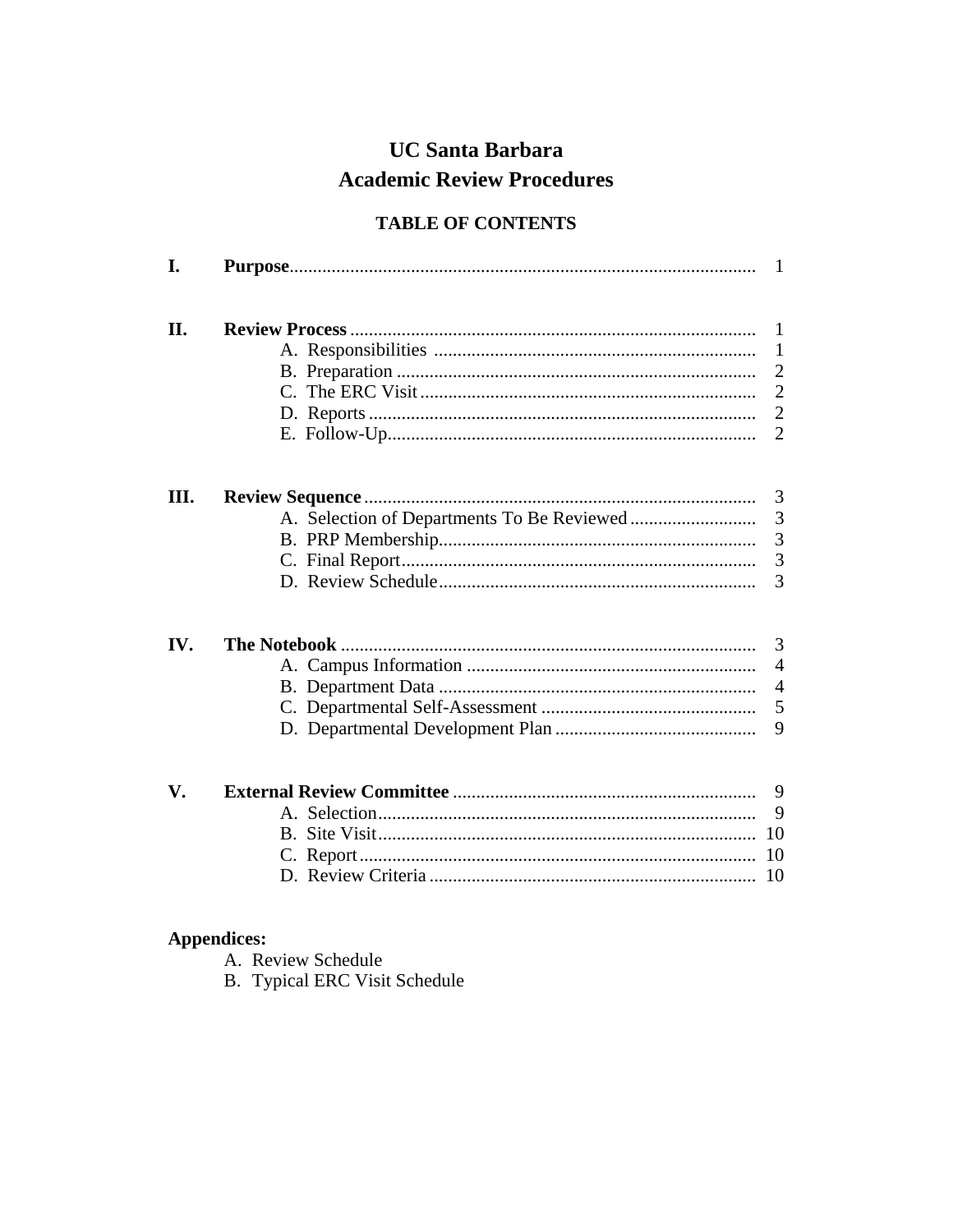# **ACADEMIC REVIEW PROCEDURES[1](#page-1-0)**

#### **I. PURPOSE**

The aim of periodic program reviews at UC Santa Barbara is to assess and improve program quality in academic departments and programs. Academic reviews of both undergraduate and graduate programs are used in departmental and institutional planning. The appropriate faculty committees use the review results in their recommendations, and the administration considers the review process in resource allocation. Most important, the review process provides the department with a periodic mechanism for in-depth evaluation of programs and goals.

UCSB's review process has been evolving since the 1980's, when it was initiated jointly by the faculty and administration. This document defines the *major* periodic reviews that are conducted of all academic units granting degrees (including interdisciplinary groups), on a cycle of approximately eight years. In addition, reviews of specific aspects of academic degree programs may be conducted from time to time by the Graduate Council and Undergraduate Council. The Executive Vice Chancellor (EVC) may initiate reviews, mid-cycle reviews, and follow-up to reviews at any time.

 The following sections describe the review process, its time sequence and responsible agencies; preparation of the review Notebook, including guidelines for the department's self-assessment and development plan; procedures for the selection of the External Review Committee (ERC); and guidelines for the ERC's evaluation of the department or program. The term "department" is used throughout as shorthand for any academic unit that is subject to major review. The procedures are defined generically, and it is understood that modifications will be necessary to allow for the special needs of certain departments.

#### **II. REVIEW PROCESS**

#### A. RESPONSIBILITIES

 The Executive Vice Chancellor (EVC) is the campus official responsible for academic reviews of departments. The Dean of the Graduate Division and the provosts and deans of the appropriate colleges or schools are closely involved in the program reviews. The Vice Chancellor for Research also may participate in ERC visits. For the task of overseeing the process, the EVC appoints a Program Review Panel (PRP); the Director, Academic Program Review, coordinates the panel's work.<sup>[2](#page-1-1)</sup> The panel interacts with the department under review and with four faculty agencies: the three Academic Senate councils participating in the review (the Council on Planning and Budget, the Graduate Council, and the Undergraduate Council), and the Executive Committee of the college or school to which the department belongs.

 The dean responsible for the department is involved at several stages in the review process. The department is encouraged to consult with its dean at the outset of the process, regarding particular issues to be addressed in preparations for the review. The dean meets with PRP during its discussion of the Notebook and preparation of the charge letter. The dean also is invited to provide written comments on the Notebook and on the ERC report and department response.

 One significant aspect of the review is the report of an independent ERC, which bases its evaluation and recommendations on a site visit and written materials provided by the department and PRP.

 $\overline{a}$ 

<span id="page-1-0"></span> $<sup>1</sup>$  Revised July 27, 2004</sup>

<span id="page-1-1"></span> $2$  In this document, the title "director" refers to Director, Academic Program Review.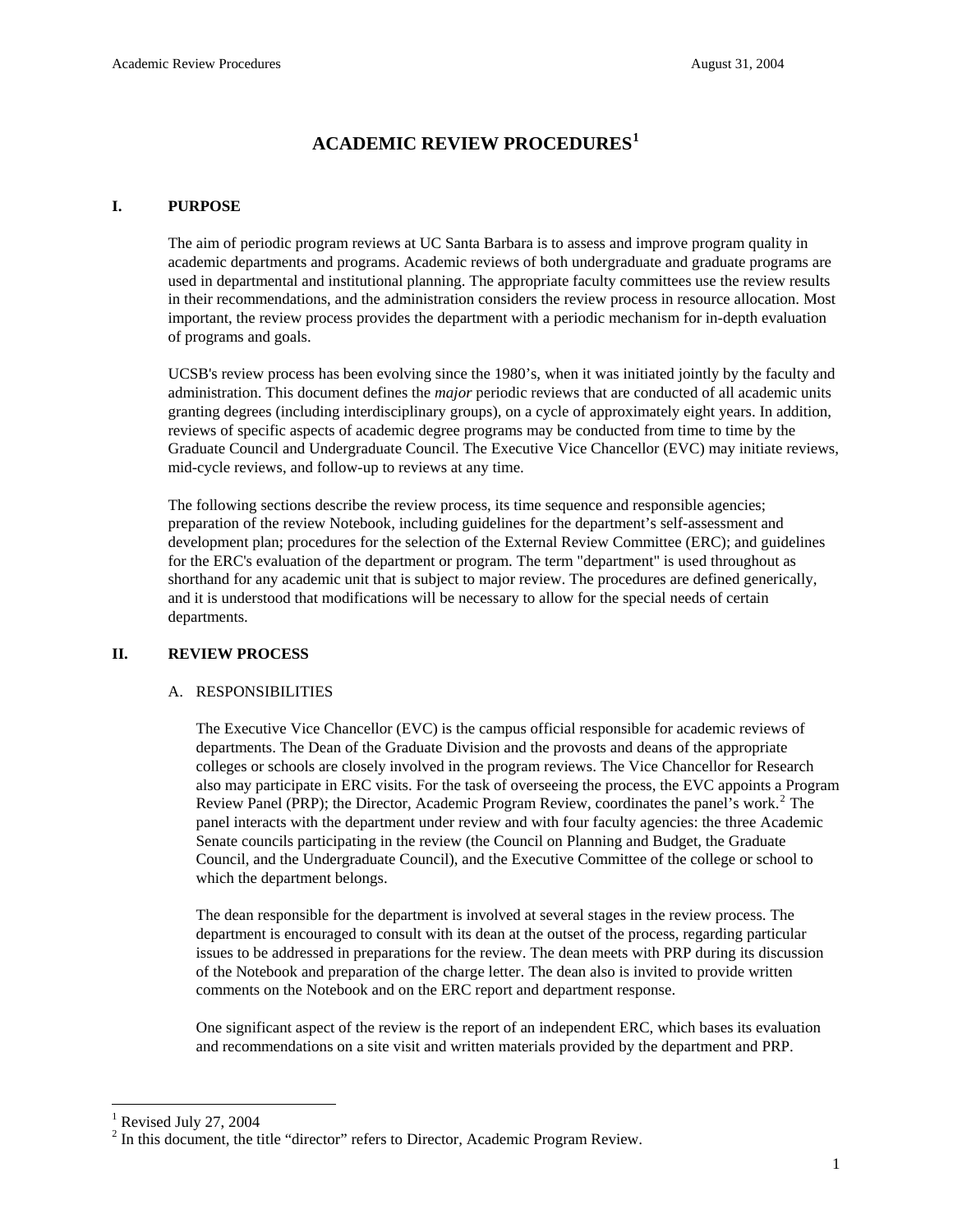PRP oversees the preparation of the departmental review Notebook, coordinates the site visit by the ERC, and prepares a final report based on the ERC report, the departmental response to it, and comments from the four faculty agencies.

#### B. PREPARATION

 The process of selecting members of the ERC begins with the department, which provides the EVC with the names of distinguished scholars in the discipline to act as nominators. The EVC then asks the nominators to identify several colleagues nationwide whom they deem most qualified to review the department. The department is asked to comment on each nominee, addressing potential conflicts of interest and assessing each nominee's standing in the discipline. Further details of the selection, functions, and operation of the ERC are provided in Section V.

 The PRP chair and director meet with the department chair and the department staff manager to discuss the review procedures and deadlines. The statistical information in the Notebook (Section IV) is prepared jointly by the department chair and PRP director, assisted by the Office of Budget and Planning. PRP sends questionnaires to undergraduate majors and graduate students asking about all aspects of their educational experience: the climate for study in the department, space and facilities, curriculum, funding, and other relevant issues. The results of the surveys are transmitted to the department. Based on this information, the department chair and faculty prepare their self-assessment (see Section IV.C) and describe their development plan for the next several years (see Section IV.D).

 PRP uses the Notebook as a basis for preparing a charge to the external review committee. In this task, PRP seeks comments from the four faculty committees and the dean, and meets with the department chair and with the dean to discuss the major issues to be addressed by the ERC.

### C. THE ERC VISIT

Before the site visit, ERC members will have received the notebook and PRP's charge letter to assist in their evaluation of the department. When on campus, the ERC will meet with faculty and students of the department. In addition, the committee will discuss the review with the EVC, the Vice Chancellor for Research, the Associate Vice Chancellors for Academic Personnel and for Diversity, Equity, and Academic Policy, the appropriate provosts and deans, and PRP. Further details of the visit are outlined in Section V.B.

#### D. REPORTS

 After the site visit, the ERC assembles its findings in a written report. The report responds to the charge letter and addresses any other issues that the ERC considers important. The text of the report avoids identification of individuals by name. The department is given an opportunity to comment on this report. PRP then asks the dean and four faculty agencies for their observations on the ERC report and the departmental response.

 PRP analyzes and evaluates all the information gathered in the review process and writes a final report to the EVC. Copies are provided to the department, appropriate provosts and deans, the Vice Chancellor for Research, the Associate Vice Chancellors for Academic Personnel and for Diversity, Equity, and Academic Policy, the Director of Academic Personnel, and the four faculty agencies. Copies are also sent to the Chancellor, the University Librarian, and the Associate Vice Chancellor for Academic Programs.

#### E. FOLLOW-UP

 On receipt of PRP's report, the EVC consults with the academic dean and sends a letter to the department identifying major issues and requesting specific actions as appropriate. The letter sets a date by which the department is to report on its progress, generally one year later. Copies of the letter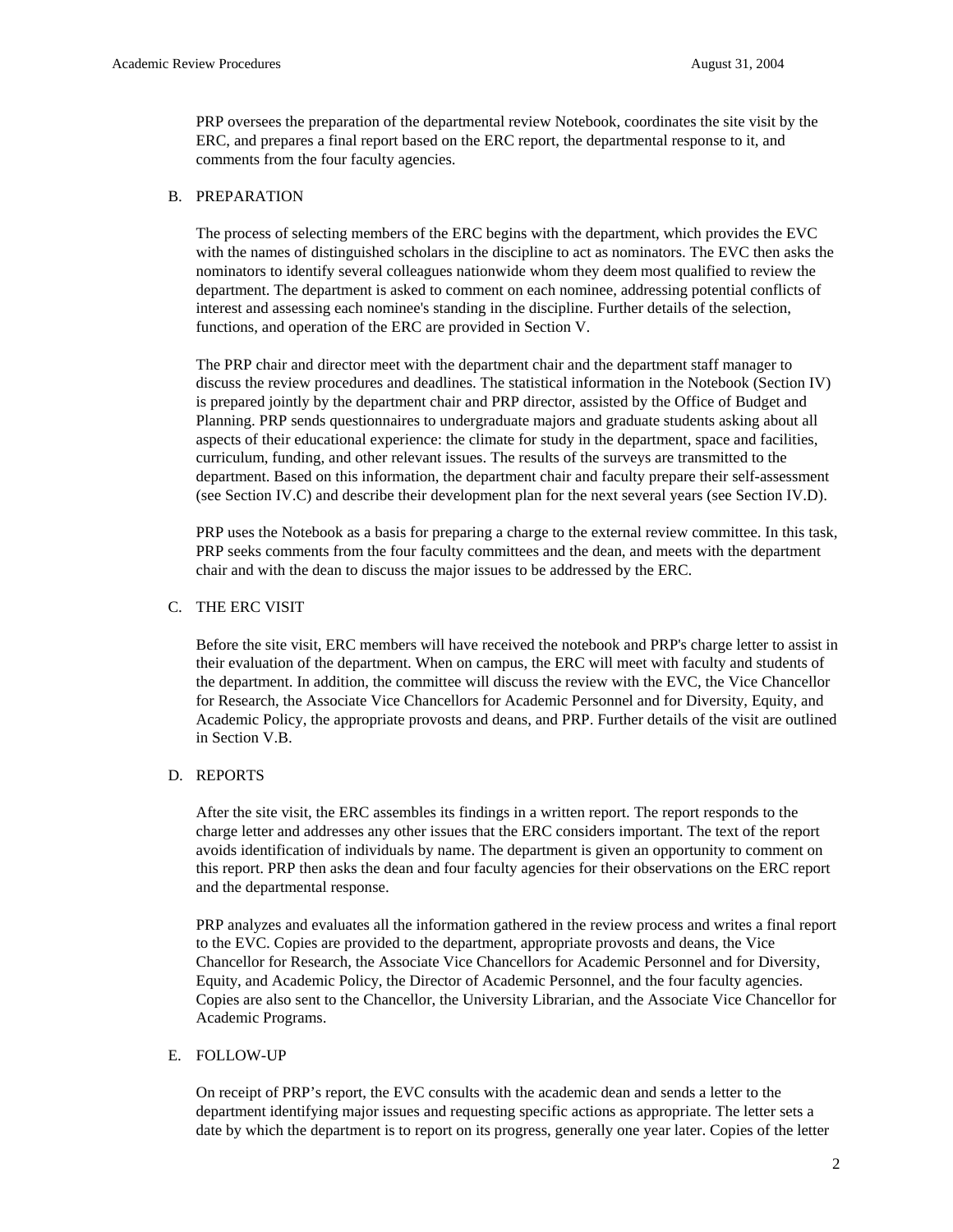and all subsequent follow-up reports and correspondence are sent to the appropriate provosts and deans, PRP, and the four faculty agencies.

After not more than one year, the department submits a formal progress report to the EVC. The EVC may request comment on the report from the four faculty committees before responding to the department.

After three years, the department submits a second formal report to the EVC, with copies to the administrators and committees noted above. The EVC again may request comment on the report from the four faculty committees before responding to the department.

### **III. REVIEW SEQUENCE**

#### A. SELECTION OF DEPARTMENTS TO BE REVIEWED

The EVC consults annually with the provosts and deans of the schools and colleges, the Dean of the Graduate Division, and the Academic Senate to select departments for review. Normally, six departments are reviewed each academic year, allowing a complete campus review to be accomplished within an eight-year cycle.

#### B. PRP MEMBERSHIP

 PRP consists of ten faculty members, one of whom serves as chair and one as vice-chair, two student representatives, and the director. The EVC appoints the faculty members in consultation with the Committee on Committees, the Council on Planning and Budget, the Graduate Council, the Undergraduate Council, and the Executive Committees of the schools and colleges. Faculty members are appointed to represent the breadth of academic disciplines on the campus, and serve for three years with overlapping replacement to ensure continuity. These appointments are made in the spring quarter for the coming academic year. In the fall, the EVC appoints one graduate and one undergraduate student representative, selecting from lists provided by the Graduate Students Association (GSA) and the Associated Students (AS). The student members' terms of appointment are for twelve months with the possibility of renewal for an additional year.

#### C. FINAL REPORT

 The major document of the review is PRP's final report to the EVC. That document provides PRP's analysis and recommendations and includes the ERC report, the department's comments, and comments from the dean and the faculty agencies. The report is copied to all participants in the review process and to the Chancellor, the University Librarian, and the Associate Vice Chancellor for Academic Programs.

#### D. REVIEW SCHEDULE

A calendar of the review sequence follows as Appendix A.

#### **IV. THE NOTEBOOK**

The notebook's general table of contents follows. Responsibility for the factual data rests with the administration\* (Director, Academic Program Review) or the department\*\* (Chair). The factual data usually span the six years prior to the year of the ERC visit. PRP may add or remove information as appropriate for a particular review.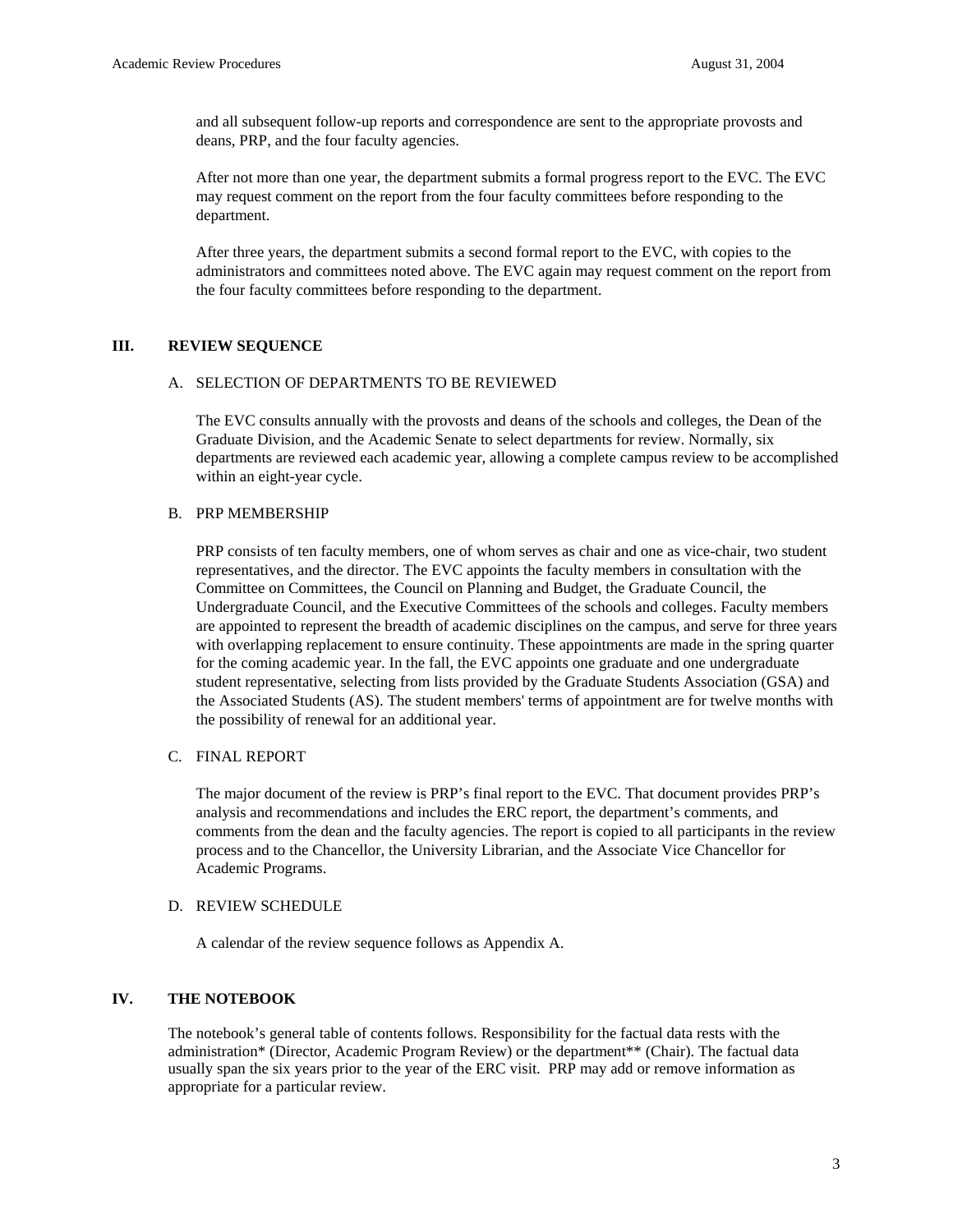## A. CAMPUS INFORMATION\*

- 1. Campus Overview
- 2. Research Rankings
- 3. Sponsored Project Funding
- 4. Organization Charts
- 5. Campus Statistical Profile
- 6. Undergraduate and Graduate Degree Requirements
- 7. Academic Review Procedures

## B. DEPARTMENT DATA

- 1. Current Faculty
	- a. By Rank\*
	- b. Teaching and Research Specialties\*\*
	- c. Gender and Ethnicity\*
	- d. Faculty Curricula Vitae\*\*
- 2. Faculty Data
	- a. Allocated Faculty FTE\*
	- b. Ladder Faculty Headcount by Rank\*
	- c. Age Distribution\*
	- d. Years of Service\*
	- e. Faculty Appointments\*\*
	- f. Faculty Departures\*\*
	- g. Research Funding Summary\*\*
	- h. Sponsored Research Awards\*
	- i. Academic Senate Research and Travel Awards\*
	- j. Non-Senate Research Appointments\*\*
- 3. Department Administration
	- a. Organization Chart\*\*
	- b. Faculty Committees\*\*
	- c. Department Administrative Bylaws\*\*
	- d. Department Instructional Workload Policy\*\*
- 4. Undergraduate Student Data
	- a. Enrollment of Majors\* (and number of students completing the minor if there is one)\*
	- b. Gender and Ethnicity of Majors\*
	- c. Degrees Conferred by Gender and Ethnicity\*
	- d. Academic Performance of Student Majors\*
- 5. Graduate Student Data
	- a. Admission and Enrollment\*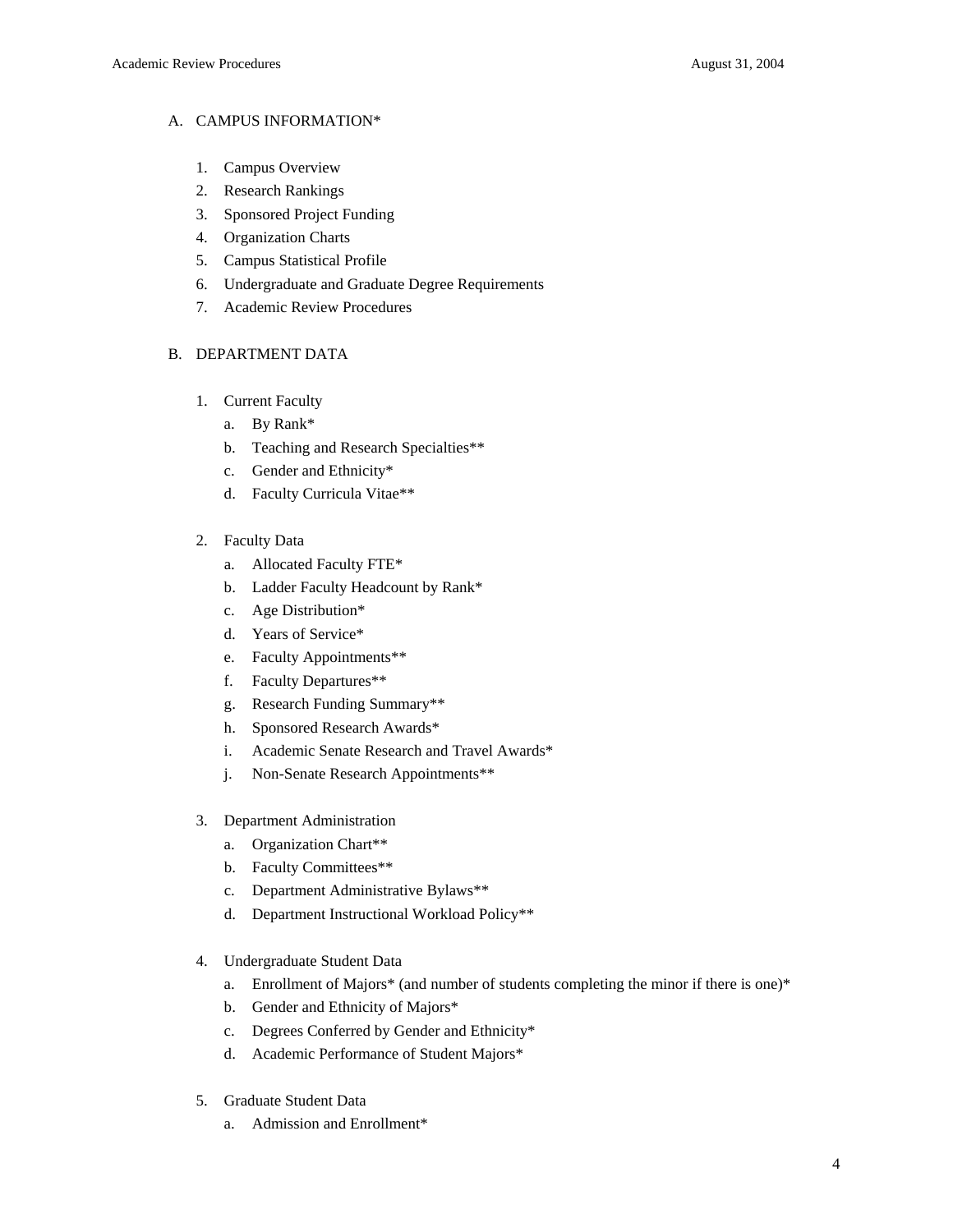- b. Headcount\*
- c. Gender and Ethnicity\*
- d. GRE Percentiles\*
- e. New Student Academic Achievement\*
- f. Entering Graduate Students'Undergraduate Institutions\*
- g. Graduate Student Support\*\*
- h. Graduate Student Progress\*
- i. Median Time to Degree\*
- j. Degrees Conferred\*
- i. Graduate Student Handbook\*\*
- 6. Instructional Program
	- a. Catalog Description of Department Programs and Course Offerings\*
	- b. Frequency of Course Offerings (identifying undergraduate General Education courses)\*
	- c. Courses Not Offered in the Last Three Years\*\*
	- d. Instructional Funding Profile\*/\*\*
	- e. Student Credit Units\*
	- f. Student Credit Units by Faculty Rank\*
	- g. Student-Faculty Ratios (campus)\*
	- h. Enrollment of Undergraduate Majors by Department (campus)\*
	- i. Non-Senate Academic Appointments\*\*
	- j. Summary of Student Evaluations of Instructors and Courses\*
	- k. Faculty Service on Graduate Committees\*\*
	- l. List of Master's Degree Theses\*\*
	- m. List of Doctoral Dissertations\*\*
	- n. Placement Data for Master's Degree Students\*\*
	- o. Placement Data for Doctoral Students\*\*
- 7. Student Surveys
	- a. Undergraduate Upper-Division Majors\*
	- b. Graduate Students\*

 NOTE: The department should have available (upon request) complete faculty vitae, course syllabi, and examples of student work (theses, dissertations, etc.).

#### C. DEPARTMENTAL SELF-ASSESSMENT

 The departmental self-assessment is prepared by the department chair in consultation with department faculty. PRP encourages the department to consult with its academic dean before beginning the selfassessment. The process by which the self-assessment was compiled (drafted by chair and reviewed by department, drafted by one or more sub-committees and reviewed by department, based on discussion at department retreat, etc.) should be documented at the start. The purpose of the self-assessment is to explain trends in the field, describe the department's present situation, discuss present strengths and problem areas, and evaluate the department in the context of broader academic objectives. The selfassessment should address the issues listed below where appropriate and any other issues relevant to the review. It should cite evidence, such as data in other sections of the Notebook, whenever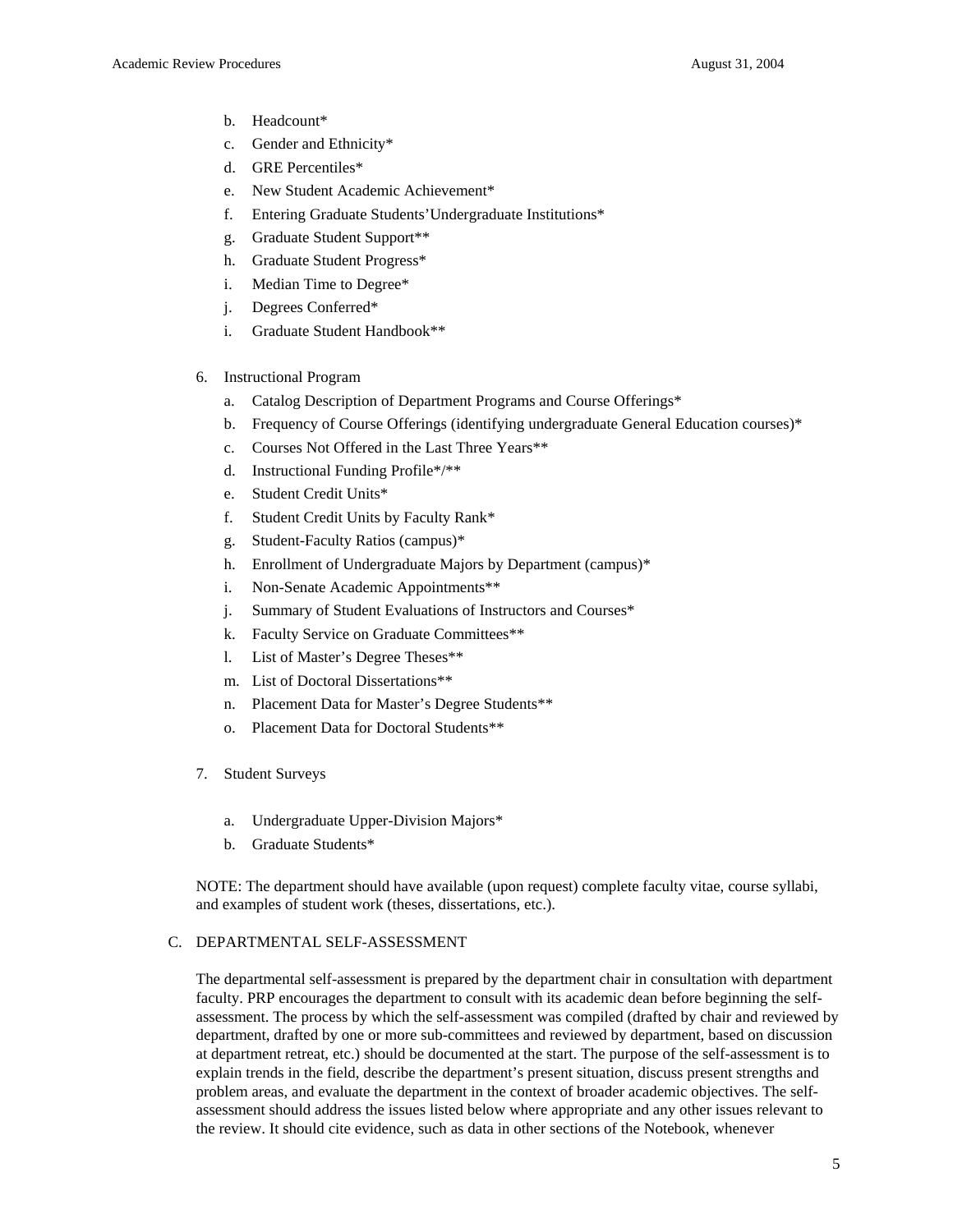appropriate, and avoid unsubstantiated assertions. Before addressing section C.5.c., the department should consult with the University Librarian to secure assistance. **This section should not exceed 20 pages**.

#### 1. THE DISCIPLINE

- a. What trends are currently evident in the discipline, both nationally and internationally? What subfields are currently growing or attracting major attention, and what subfields are declining?
- b. How is the department positioned in the discipline? What is the strength of the department in each of its major subfields? How is this strength likely to be affected by anticipated retirements?
- c. What measures are available to assess national standing, and how widely are they accepted in the discipline? What is the department's standing in the discipline on these measures?
- d. How do other strengths at UCSB contribute to the department's standing in the discipline?
- e. What forms of extramural funding are available in the discipline? How does the department compare to others nationally in its record of funding?

#### 2. THE FACULTY

- a. Comment on the continuing productivity and influence of the faculty.
- b. Comment on the balance in the department in terms of senior and junior appointments, diversity (women and underrepresented national minorities), and Senate versus non-Senate appointments. Describe the supply of potential faculty recruits, in relation to the need to achieve an appropriate balance in these categories.
- c. Comment on the balance of teaching and research specialties in relation to programmatic need. How does the mix of teaching specialties reflect current and anticipated trends in the discipline, and demand by graduate and undergraduate students?
- d. What is the faculty instructional workload policy?
- e. Are faculty members sufficiently active in the pursuit of extramural funds in light of funding possibilities?
- f. Comment on participation in significant multidisciplinary activity by faculty members. How do the activities of faculty contribute to the success of the broader UCSB community? How do formally and informally affiliated faculty contribute to the teaching and research mission of the department?
- g. Describe and evaluate the current system of governance in the department. Is there broad faculty participation in departmental governance and on campus committees?

#### 3. GRADUATE PROGRAM

 a. What are the goals of the graduate program(s), and what is the rationale for its content, structure (or lack thereof), and specialties? Discuss any graduate curricular problems and efforts to solve them.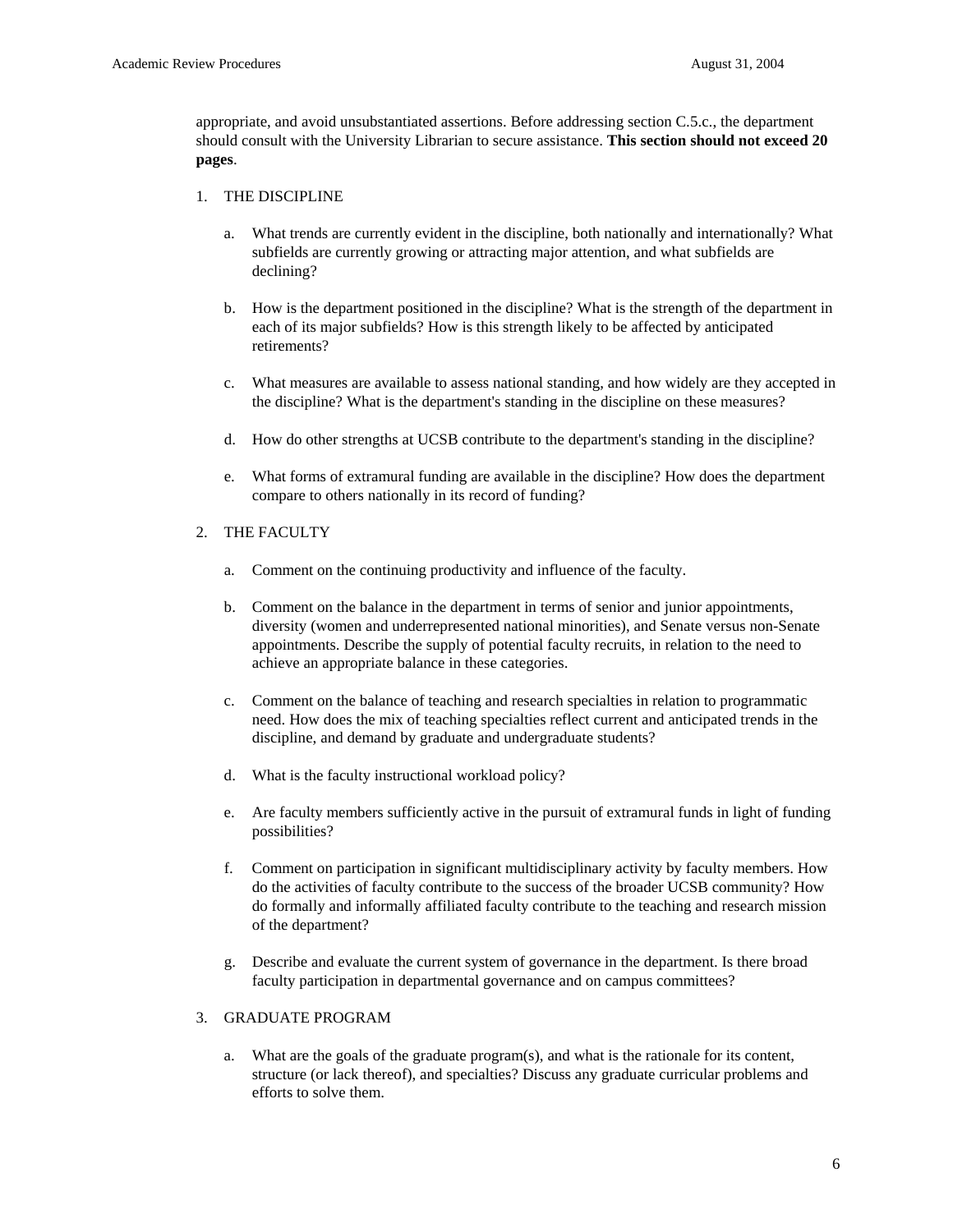- b. Evaluate the department's success in attracting and retaining graduate students. How would one characterize the applicant pool at the graduate level in terms of quality, size, diversity, etc.? How is the program advertised? What procedures and criteria are used to select the students for admission? What percentage of graduate students admitted in the past five years have had an undergraduate GPA of under 3.0?
- c. What efforts are being made to recruit and retain students and to design the curriculum so as to achieve an appropriate ethnic and gender balance in the department?
- d. How is the quality of student performance assessed at various stages of students' graduate careers? Do graduate students' grades show a sufficient range? Do they do so early enough to identify students who lack the appropriate preparation and motivation?
- e. What is the attrition/success rate (in terms of advancement to candidacy and graduation) for the department? What factors contribute to the department's attrition/success rate? For example, how does the rate compare between those who entered with a 3.0 GPA or higher and those who entered with a GPA under 3.0? Are there differences in rates related to gender and ethnicity?
- f. Evaluate the adequacy of support for graduate students. What percentage of students are funded, and how competitive are department financial offers with offers from other institutions? How are financial aid and fellowship decisions reached in the department?
- g. How does the department provide academic advising? How does the department communicate the requirements of the program to incoming students? What other assistance does the department regularly provide to graduate students (e.g., tutorial help, study space, specialized libraries)?
- h. What is the average time-to-degree for master's students? Doctoral students? How do these averages compare with averages for similar programs in the UC or at other major institutions of higher education? How does the department ensure that students progress toward completion in a timely and orderly manner?
- i. Describe the climate for graduate study that the department fosters (a) in general, (b) for women, and (c) for historically underrepresented students? If there are problems, what specific efforts are being made to address them?
- j. What assistance is available in career planning and job placement? Comment on the department's placement record for graduate students who have received their degrees in the past five years.
- k. How would the department characterize the results of the graduate student survey? Are they generally representative of the experience of graduate students in the department?
- l. Describe the participation of graduate students in the governance of the department.

#### 4. UNDERGRADUATE PROGRAM

- a. What is the rationale for the department's undergraduate instructional program(s)? How does the department ensure that curricular offerings permit majors to complete their degrees in a timely manner (i.e., four years, 180 units)? Discuss any undergraduate curricular problems and efforts to solve them.
- b. Describe departmental honors programs and projects, and the educational experiences they provide to qualified students.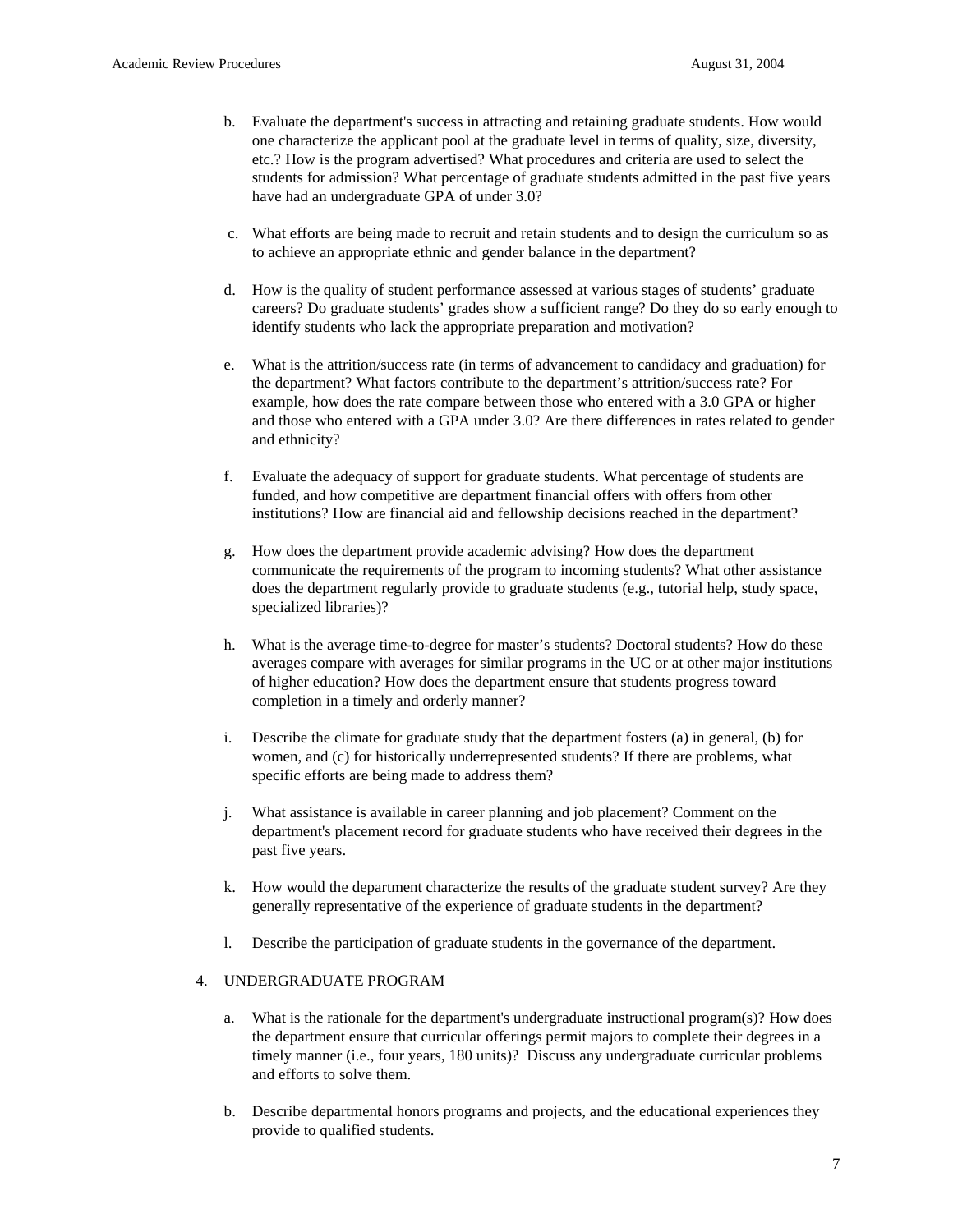- c. How is undergraduate research encouraged in the department, and how successful has the department been in this regard in recent years?
- d. What efforts are made to encourage superior prospective undergraduate students to enter the major and to retain them to completion of the degree? What efforts are made to increase the diversity of undergraduate majors and to retain them to completion of the degree?
- e. Describe the departmental major advising and general advising programs. What role does the faculty play?
- f. How does the department monitor the quality of its undergraduates at the different stages of their studies, and how does it handle underperforming majors? Comment on departmental grading trends.
- g. What efforts are under way to improve instruction? What sources of evidence (e.g., student evaluations, peer evaluation) does the department use to assess the quality of teaching? How is good teaching effectively encouraged? Comment on the mix of ladder-rank faculty, lecturers, and teaching assistants in undergraduate instruction and on the level of contact between faculty and undergraduate students.
- h. How are teaching assistants trained, supervised, and evaluated?
- i. What measures other than the improvement of teaching itself could help raise the quality of instruction (e.g., classroom facilities, effective instructional equipment)?
- j. What paths are taken by students after they graduate from the major, e.g., job placement rates, graduate and professional school admission rates? How does the department track its graduates?
- k. How would the department characterize the results of the undergraduate student survey? Does it believe they are generally representative of the experience of undergraduate majors in the department?
- l. Comment on the department's general education offerings with respect to frequency, enrollments in the past five years, and the level of appointments teaching those courses.
- m. If the department's programs are subject to accreditation, comment on any recent reviews and their conclusions regarding quality of instruction.
- n. How does the department provide access by students to its course syllabi?

#### 5. SUPPORT SERVICES

- a. Assess the quality of the research and teaching environment with respect to the department budget, allocated space, and equipment.
- b. Assess the adequacy of the department's administrative, clerical, and technical support staff.
- c. Comment on the holdings, electronic services, special collections, and acquisitions policies of the library as they affect the department's functions.
- d. Comment on the department's presence on the Web in relation to its ability to publicize its activities and to attract and retain excellent students.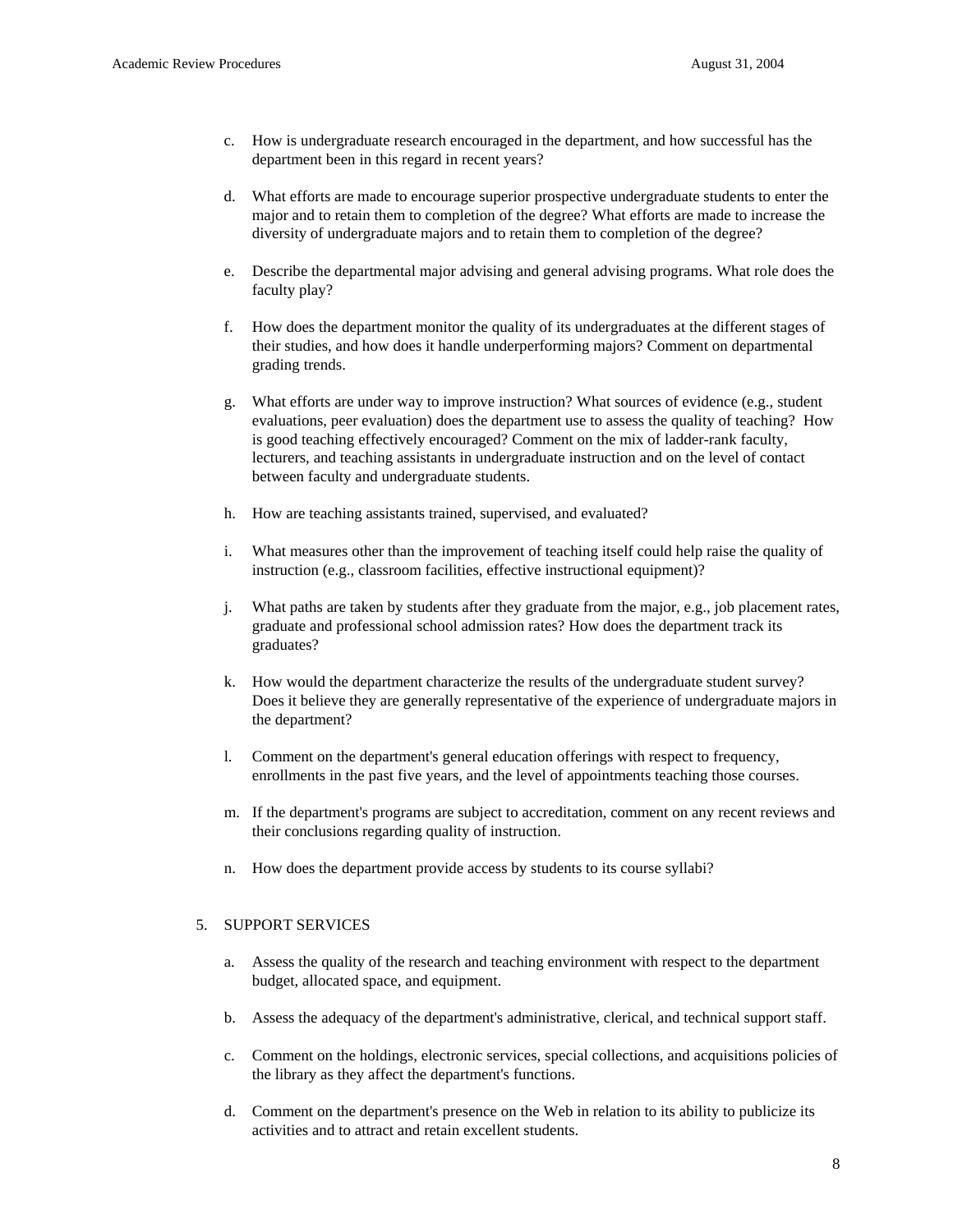#### D. DEPARTMENTAL DEVELOPMENT PLAN

The development plan is an explanation of the department's plan for faculty and program development **over at least the next five years**. The document should address the following broad themes, and it should be clear how the department's plans for the future will evolve from its present situation as presented in its self assessment. The document should also address the department's plans for external fundraising through gifts and endowments. **This section should not exceed 10 pages.** 

#### 1. FACULTY

List the overall goals of the department with regard to faculty recruitment. Include relevant data on recent or anticipated losses to retirements, projections for new permanent FTE needs, and diversity objectives. Indicate the foreseeable impacts of proposed positions on instructional and research programs, and set forth resource implications. What does the department consider to be its optimal size? How do recruitment plans mesh with national and international trends in the discipline in terms of both teaching and research specialties? How does the department plan to develop its interactions with other departments, and what efforts are being made to identify potential joint appointments?

#### 2. GRADUATE PROGRAM

 List improvements the department wants to make in the graduate program. Outline steps it plans to take to improve the quality and increase the number and diversity of graduate students. Include relevant data on student enrollment projections and student interests in the field. Briefly summarize any anticipated changes in graduate offerings.

#### 3. UNDERGRADUATE PROGRAM

 List improvements the department wants to make to enhance its undergraduate program. Outline planned steps to improve the quality and diversity of the undergraduate students admitted to the department. Include relevant data on student enrollment projections and student interest in the field. Briefly summarize anticipated changes in undergraduate offerings.

#### 4. SUPPORT SERVICES

Outline any plans for improving the support the department provides to instruction and research. Discuss the department's plans for external fundraising to develop or increase gifts and endowments.

#### **V. EXTERNAL REVIEW COMMITTEE**

#### A. SELECTION

The department submits to the Executive Vice Chancellor the names of at least five distinguished scholars in the field. These scholars each nominate approximately five colleagues nationwide whom they deem most suitable to conduct a review because of their professional stature, administrative competence, and perceived impartiality of judgment. The nominees should have had no recent close involvement with the department under review. PRP sends the list of nominees to the department for comment. The department responds in writing as to positive and negative attributes of candidates and potential conflicts of interest. PRP then recommends the committee's membership to the Executive Vice Chancellor, who invites the reviewers to serve.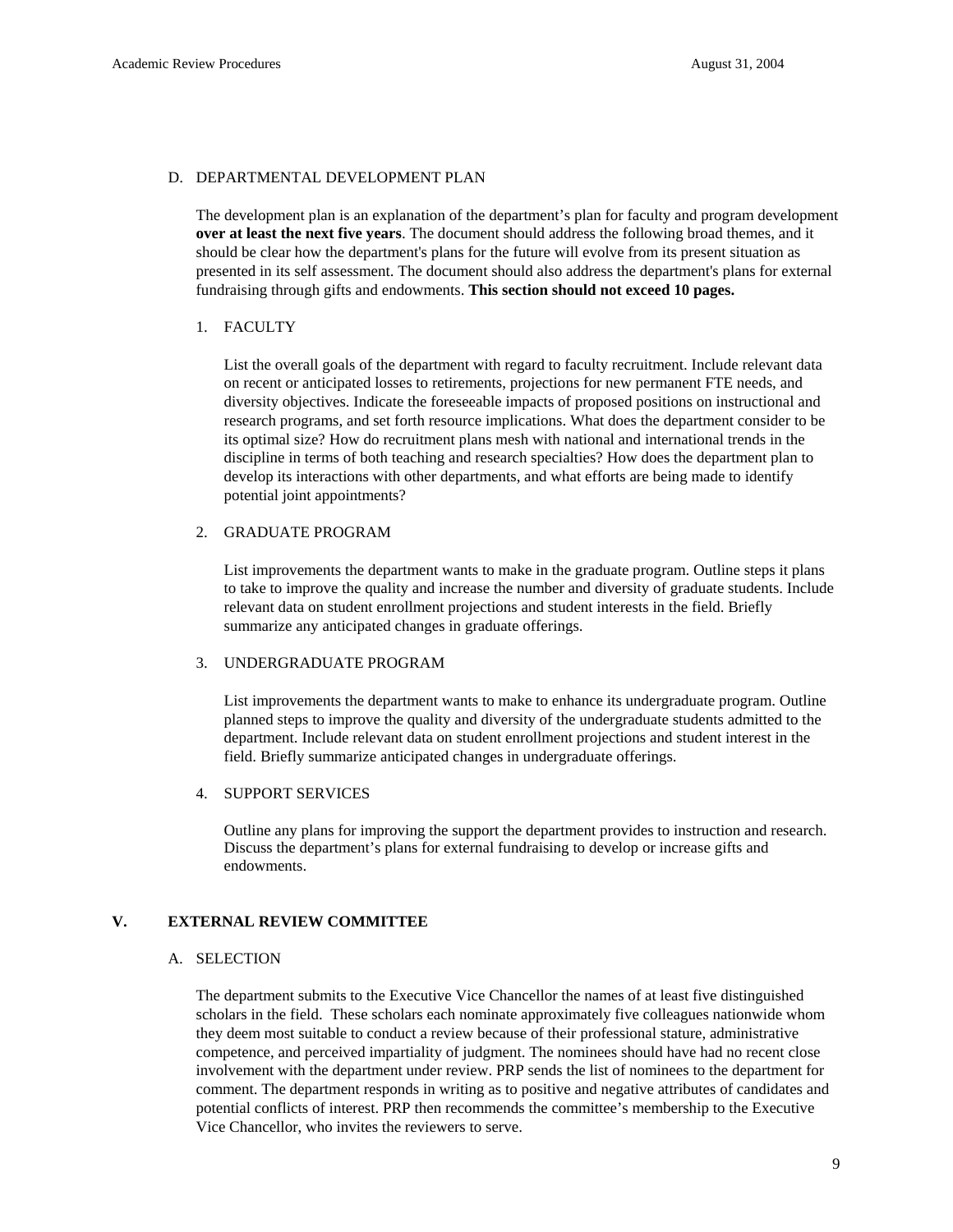An ERC ideally consists of three members, chosen to provide a) expertise in the major areas covered by the department, b) gender and ethnic diversity, c) expertise in issues confronting major public research universities, and d) familiarity with the unique environment of UC. In some cases a fourth member may be needed. Once a committee has been confirmed, PRP selects its chair.

#### B. SITE VISIT

Prior to its campus visit, the External Review Committee is provided with copies of the Notebook and a charge letter from PRP identifying the most important issues. A site visit occurs during a regular academic session and requires the presence of all members of the ERC for the entire schedule. The visit normally lasts two days, but may be extended in the case of reviews of large departments or unusually complex reviews by moving one or more of the opening meetings with the PRP chair and director, the EVC, and other campus administrators to the previous evening.

The committee contributes an expert outside assessment to the overall review process. While on campus, its members meet with PRP, campus administrators, department faculty members, and student majors, and inspect selected facilities. They may also review the services provided by the library. PRP has established a standard sequence of events for the visits, which the ERC may wish to modify in consultation with PRP prior to the committee's arrival. During the site visit the committee typically meets with the PRP chair, the EVC, the Vice Chancellor for Research, the Associate Vice Chancellors for Academic Personnel and for Diversity, Equity, and Academic Policy, the college provost and relevant deans, the Dean of the Graduate Division, the department chair, department staff, individual faculty, and students. A meeting with selected faculty from other departments provides an opportunity for discussion of cognate activities on the campus, and gives the ERC a broader perspective on the department. PRP hosts a working lunch for the ERC and arranges an exit interview with the EVC and the participating academic administrators. Some time is set aside on the schedule to be used at the discretion of the ERC. A typical schedule is provided in Appendix B.

#### C. REPORT

The ERC is responsible for writing one report, which should be submitted within three to four weeks of the site visit. In case there is no consensus on a particular issue, all the differing opinions should be stated. Because this report is part of a process intended to help guide future departmental and campus decisions, the ERC should identify and address the issues most important in this context. The report should respond to the charge letter, making concrete and constructive suggestions for improvement, and should address any other issues the ERC considers important. The text of the report should avoid any identification of individuals by name.

#### D. REVIEW CRITERIA

In conducting its review and preparing its report, the committee is requested to respond to the issues raised in the charge letter. The committee is asked to begin its report with a summary of major conclusions and recommendations, and to structure the remainder of its report as a response to each of the issues raised in the charge letter (the ERC may choose to identify some issues as unimportant, or not applicable). The charge letter will include generic questions selected by PRP from the list below as appropriate, and will include specific questions, assembled by PRP as a result of its own analysis of the Notebook, and the analyses provided by the four faculty agencies. Questions in bold in the following list are regarded by PRP as especially important.

#### 1. OVERALL PROGRAM

#### **a. What is your evaluation of the overall quality of this department?**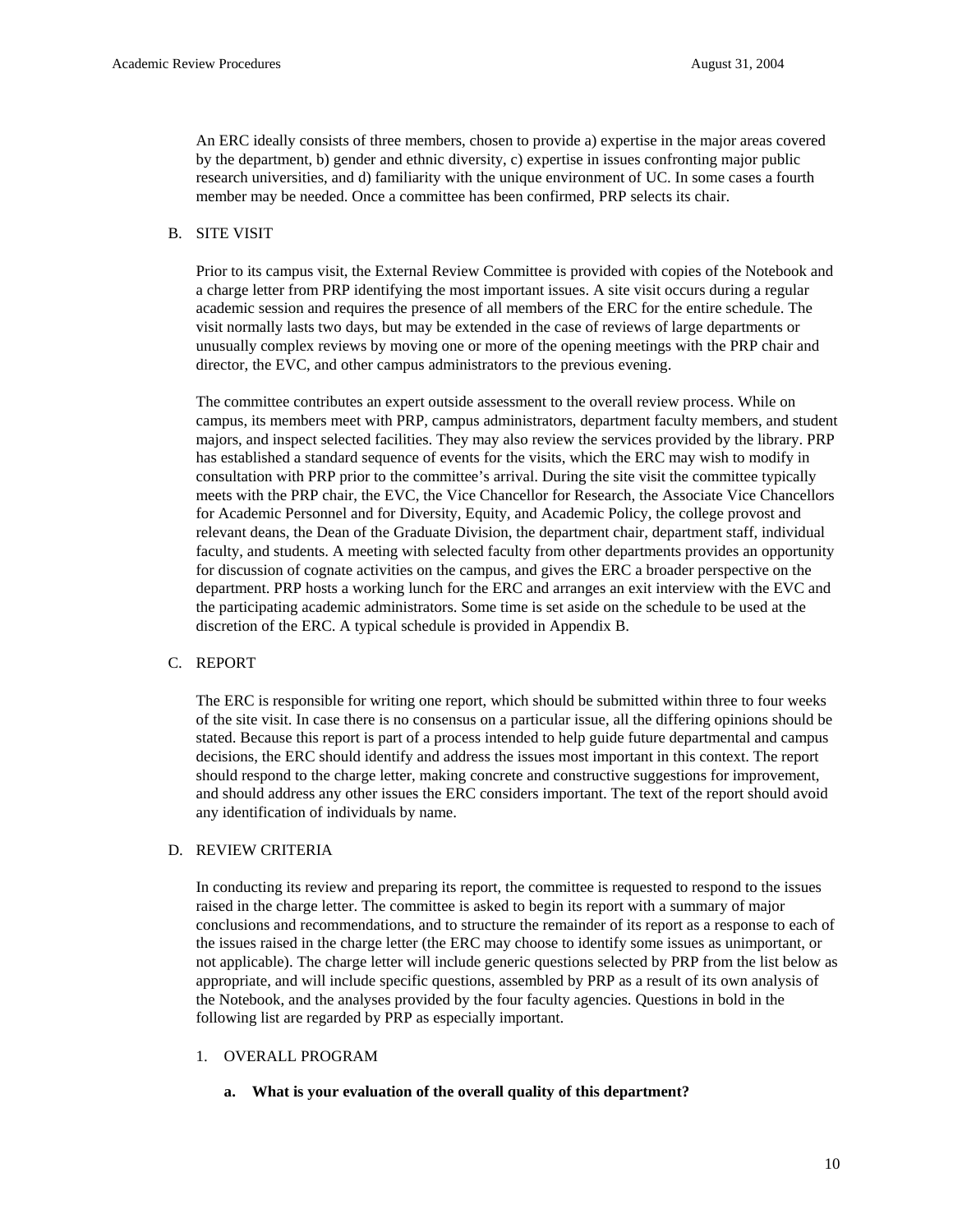- **b. The National Research Council's study of research-doctorate programs published in 1995 ranked UCSB's department**   $(\frac{\#}{\%})$  among programs nationally. Is that an **accurate ranking?** Are there other valid surveys or ranking systems that compare UCSB's department with similar programs nationwide?
- c. How does this department compare with others nationally in the diversity of its faculty and students? Are the department's efforts to foster diversity adequate?
- d. Please comment on the department's self-assessment. Does it accurately reflect the department's current objectives and activities? Its strengths and problems?
- e. Please comment on the department's governance, its structure and effectiveness, and the degree to which it engages faculty at all levels, graduate and undergraduate students, staff, and post-docs.

### 2. FACULTY AND RESEARCH

- **a. Please comment on the quality of the faculty and their scholarly activities.**
- b. Comment on the quality of faculty appointments made over the past five years.
- c. How do the department's teaching and research specialties compare with trends in the discipline? Is the balance among subspecialties in the department sufficient to meet the needs of the undergraduate and graduate programs?
- d. Is the number of faculty appropriate in relation to the goals of the department and the number of students it serves?
- e. Please comment on the availability of extramural funding and the success of the faculty in competing for those funds.
- f. Is the faculty teaching load policy described on page \_\_\_\_\_\_\_ of the Notebook consistent with that of \_\_\_\_ departments in other highly ranked research universities?
- g. What is your assessment of morale and relations among the faculty?

#### 3. UNDERGRADUATE PROGRAM

- **a. What is your assessment of the content and organization of the curriculum? Do course offerings adequately reflect current trends in the discipline? Are they appropriate to the needs and aspirations of a diverse student population?**
- b. Is the department's minor appropriately structured?
- c. Is the number of majors typical given the size of the faculty and the campus? Are they of high quality?
- d. Comment on the quality of undergraduate instruction and on the use of teaching assistants and non-ladder-rank faculty. To what extent is the scholarly or creative work of the faculty integrated into the undergraduate program?
- e. Comment on opportunities for undergraduate research and on the effectiveness of the department's honors program.
- f. How would you assess the overall climate for undergraduate study?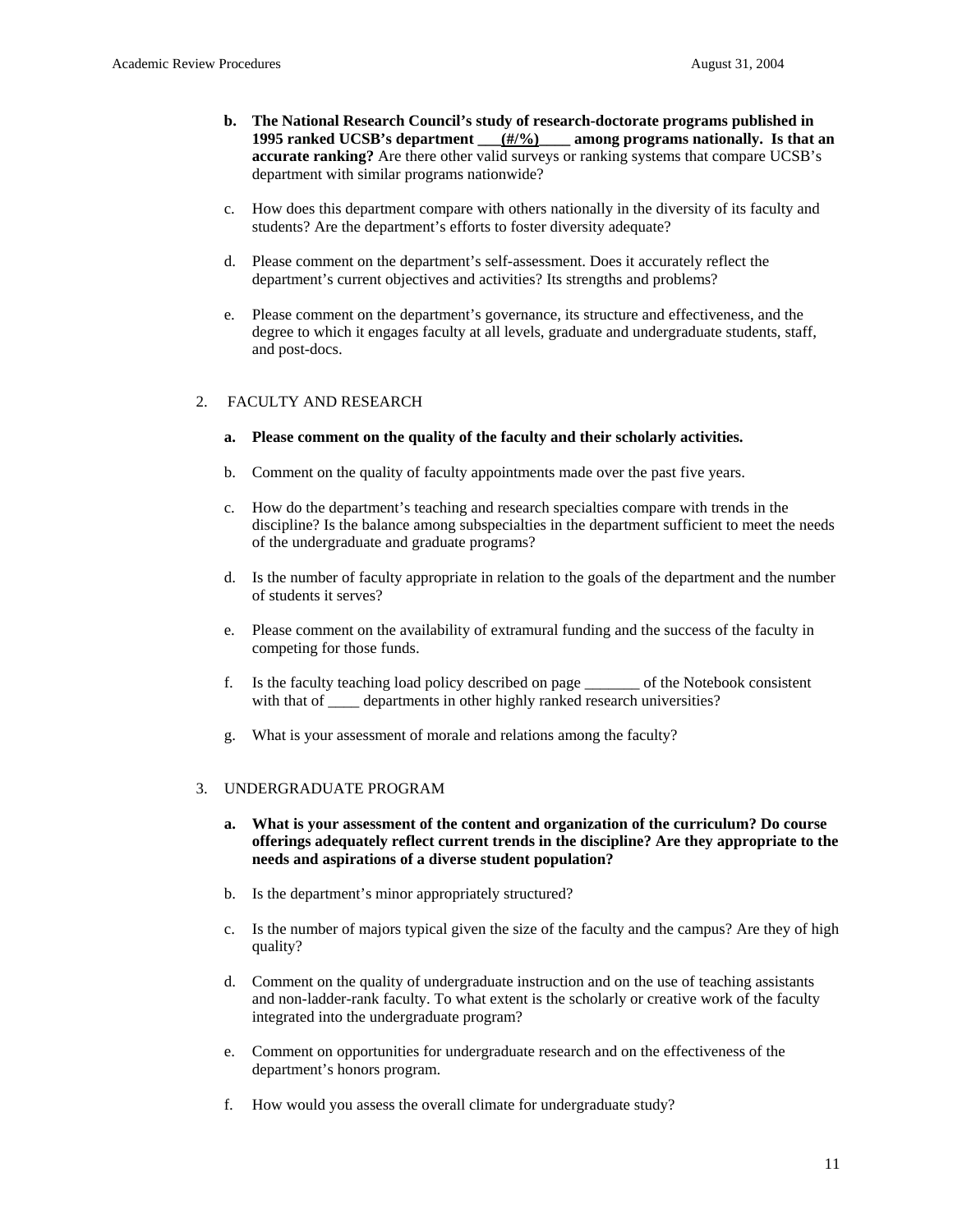g. Is student advising adequate?

#### 4. GRADUATE PROGRAM

- **a. Please comment on the quality and effectiveness of the graduate program. Are the graduate students of high quality? Is the size of the program appropriate?**
- **b. Comment on the content and organization of the curriculum. Do course offerings adequately reflect current trends in the discipline?**
- c. How do the amount and type of financial aid packages available for graduate students in the department compare with those offered by high-ranking departments around the country?
- d. Comment on the overall climate for graduate study and on the department's efforts to attract and retain a diverse population of graduate students.
- e. Assess the training, supervision, and evaluation of teaching assistants.
- f. Please comment on how the department evaluates graduate student progress in the program. How effective is graduate student advising?
- g. Please comment on the job placements of recent program graduates.

#### 5. DEPARTMENT STAFF AND FACILITIES

- a. Is the ratio of support staff to faculty typical of departments of this size? Given the department's support needs, are staff responsibilities allocated reasonably across positions?
- b. Please comment on the department's facilities and equipment. Are they sufficient to support the department's continued development?
- c. Please comment on the holdings (monographs, serials, and electronic resources) and services available to the department from the library. Are they sufficient to support superior teaching and research?

#### 6. DIRECTION OF THE FIELD

- **a. In what direction(s) do you believe the discipline will evolve over the course of the next ten to fifteen years? Is UCSB's department well-positioned to take advantage of those disciplinary trends?**
- b. What placement opportunities for graduate students will be available during this time?

#### 7. DIRECTION OF THIS DEPARTMENT

- **a. Where does this department fit into the field nationally? Does it have a particular "niche"?**
- b. Can existing resources be deployed more effectively to increase this department's quality and reputation?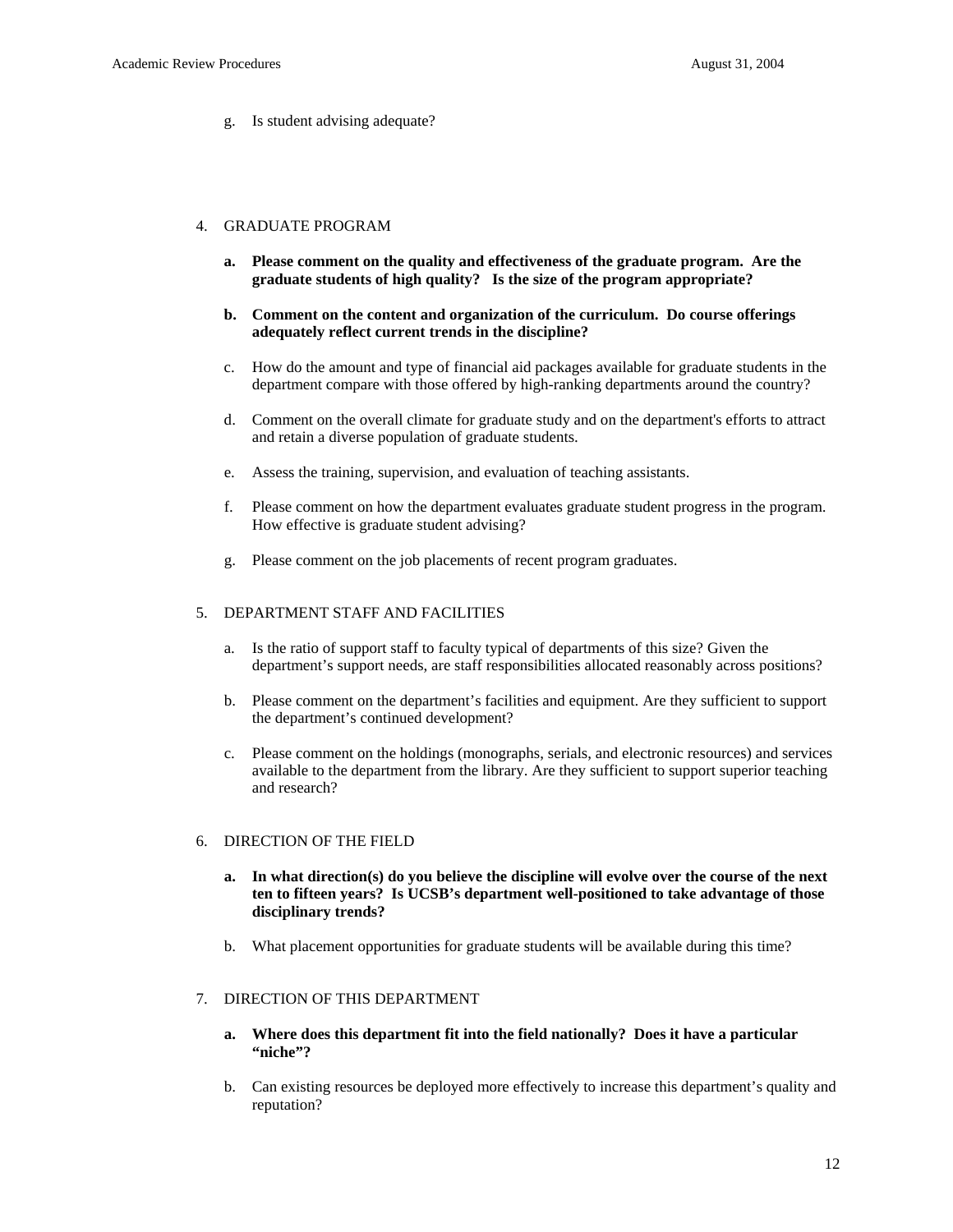- **c. Please comment specifically on the department's five-year development plan in the context of campus resources. Are projected appointments in subfields that will lead to a distinctive profile for the department and increased national prominence?**
- d. Please comment on the possibility and desirability of greater interdisciplinary collaboration between the department and other campus programs with related concerns.
- e. Of the changes you have recommended or areas that you have identified as needing attention, which ones will require substantial assistance from the college or university administration?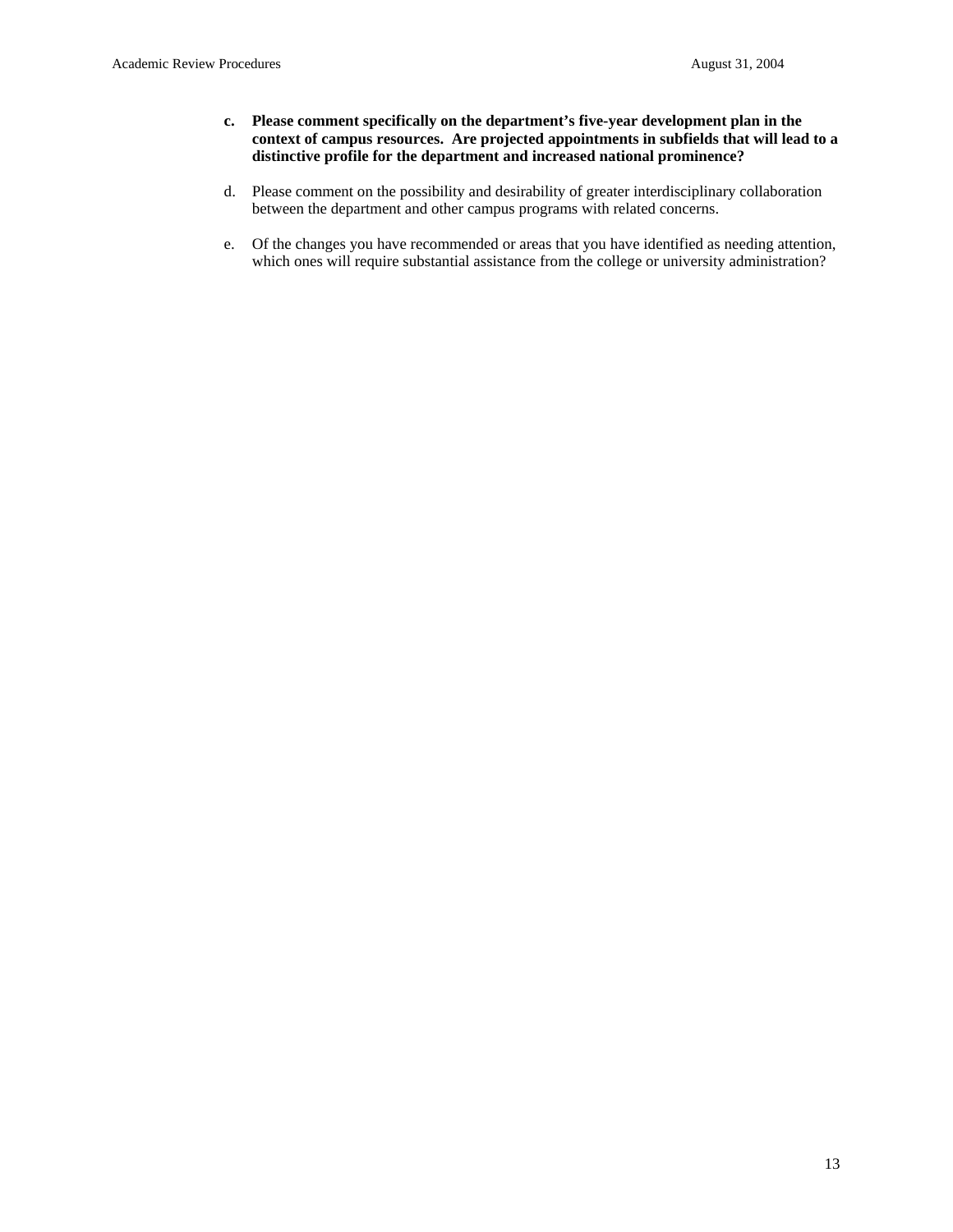## **Appendix A Review Schedule**

|                                    | <b>Campus Administration</b>                                                                                                                                                                                                                                          | <b>PRP</b>                                                                                                                                              | <b>Department</b>                                                               | <b>Faculty Agencies</b>                               |
|------------------------------------|-----------------------------------------------------------------------------------------------------------------------------------------------------------------------------------------------------------------------------------------------------------------------|---------------------------------------------------------------------------------------------------------------------------------------------------------|---------------------------------------------------------------------------------|-------------------------------------------------------|
| Previous<br>Spring/Summer Qtr      | EVC consults with provosts/deans/faculty<br>agencies to select departments to be<br>reviewed<br>EVC notifies departments and starts<br>process; asks departments to identify<br>nominators<br>EVC writes to nominators requesting the<br>names of potential reviewers | PRP chair and director meet with<br>department chair and staff manager<br>[may also occur in fall quarter]                                              | Provides names of nominators                                                    |                                                       |
| Year 1                             |                                                                                                                                                                                                                                                                       |                                                                                                                                                         |                                                                                 |                                                       |
| <b>Fall Quarter</b>                |                                                                                                                                                                                                                                                                       | Begins factual data; conducts student<br>surveys                                                                                                        | Begins compiling factual data for<br>notebook<br>Comments on nominee list       |                                                       |
| <b>Winter Quarter</b>              |                                                                                                                                                                                                                                                                       | Recommends reviewers to EVC                                                                                                                             | Reviews data, student survey results                                            |                                                       |
|                                    | Invites external reviewers                                                                                                                                                                                                                                            | Completes factual data; completes student<br>surveys                                                                                                    | Begins self-assessment and<br>development plan                                  |                                                       |
| <b>Spring Quarter</b>              |                                                                                                                                                                                                                                                                       |                                                                                                                                                         | Completes data and self-<br>assessment and plan and submits<br>materials to PRP |                                                       |
| Year 2                             |                                                                                                                                                                                                                                                                       |                                                                                                                                                         |                                                                                 |                                                       |
| <b>Fall Quarter</b>                | Reviews notebook<br>Invites students to participate in site visit                                                                                                                                                                                                     | Transmits notebook to faculty agencies<br>Transmits notebook to ERC<br>Discusses notebook: interviews chair:<br>interviews dean; prepares charge to ERC | Chair meets with PRP to discuss<br>issues for review                            | Review notebook, provide<br>comments to PRP           |
| <b>Winter Quarter</b>              | Participates in campus site visit                                                                                                                                                                                                                                     | Hosts ERC (with department)<br>Transmits ERC report to department                                                                                       | Hosts ERC (with PRP)<br>Comments on ERC report                                  | Participate in PRP-ERC lunch                          |
| <b>Spring Quarter</b>              |                                                                                                                                                                                                                                                                       | Transmits ERC report and department<br>response to faculty agencies                                                                                     |                                                                                 | Comment on external review<br>and department comments |
|                                    | Receives PRP report (including ERC<br>report, department and faculty agency<br>comments)                                                                                                                                                                              | Prepares final report                                                                                                                                   | Receives copy of PRP report                                                     | Receive copy of PRP report                            |
| Follow-up                          |                                                                                                                                                                                                                                                                       |                                                                                                                                                         |                                                                                 |                                                       |
| Immediate                          | EVC requests one-year progress report                                                                                                                                                                                                                                 |                                                                                                                                                         |                                                                                 |                                                       |
| One Year After<br>Review           | Comments on progress report                                                                                                                                                                                                                                           |                                                                                                                                                         | Prepares progress report                                                        | May comment on one-year<br>report                     |
| <b>Three Years After</b><br>Review | Comments on progress report                                                                                                                                                                                                                                           |                                                                                                                                                         | Prepares progress report                                                        | May comment on three-year<br>report                   |